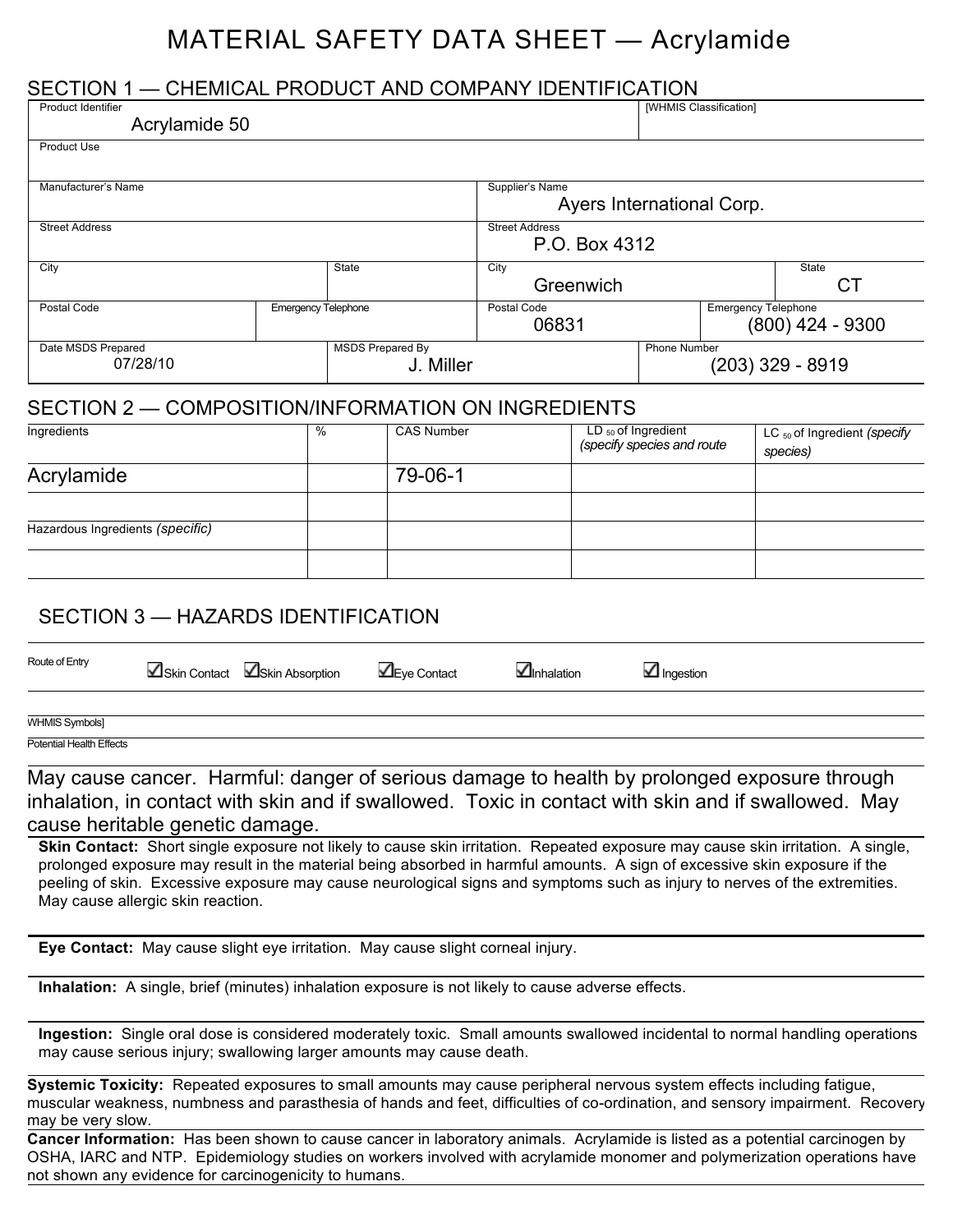**Teratology (birth defects):** Birth defects are unlikely. Exposures having no effect on the mother should have no effect on the fetus. Did not cause birth defects in animals: other effects were seen in the fetus only at doses which caused toxic effects to the mother. Repeated excessive exposures to high amounts may cause effects on testes and male reproduction.

#### SECTION 4 — FIRST AID MEASURES

**Skin Contact:** Wash off immediately with plenty of water for at least 15 minutes. Immediately remove all contaminated clothing. In case of persistent skin irritation, consult a physician.

**Eye Contact:** In case of contact with eyes, rinse immediately with plenty of water and seek medical advice.

**Inhalation:** Move to fresh air in case of accidental inhalation of vapors. At coughing, difficult breathing or other symptoms of poisoning, immediately administer oxygen and call a physician, even if symptoms occur within some hours. Never give anything by mouth to an unconscious person.

**Ingestion:** If victim is conscious, induce vomiting immediately and call a physician. Never give anything by mouth to an unconscious person.

#### SECTION 5 — FIRE FIGHTING MEASURES

| Flammable                                                                                                                                                                                 |           | If yes, under which conditions?                                      |                                                  |  |  |
|-------------------------------------------------------------------------------------------------------------------------------------------------------------------------------------------|-----------|----------------------------------------------------------------------|--------------------------------------------------|--|--|
| Yes                                                                                                                                                                                       | <b>No</b> |                                                                      |                                                  |  |  |
| <b>Means of Extinction</b> : This product does not burn in aqueous solution. Under fire conditions: water spray, carbon dioxide (CO2),<br>alcohol resistant foam, dry powder, dry powder. |           |                                                                      |                                                  |  |  |
| Flashpoint (° C) and Method                                                                                                                                                               |           | Upper Flammable Limit (% by volume)                                  | Lower Flammable Limit (% by volume)              |  |  |
| Autoignition Temperature (°C)                                                                                                                                                             |           | Explosion Data - Sensitivity to Impact                               | Explosion Data - Sensitivity to Static Discharge |  |  |
| Special Fire-fighting Precautions                                                                                                                                                         |           | Hazardous decomposition products: ammonia. Polymerization can occur. |                                                  |  |  |
| [Protective Equipment for Firefighters]                                                                                                                                                   |           | Wear self-contained breathing apparatus and protective suit.         |                                                  |  |  |

57M6 (6/99) *Please continue on reverse side*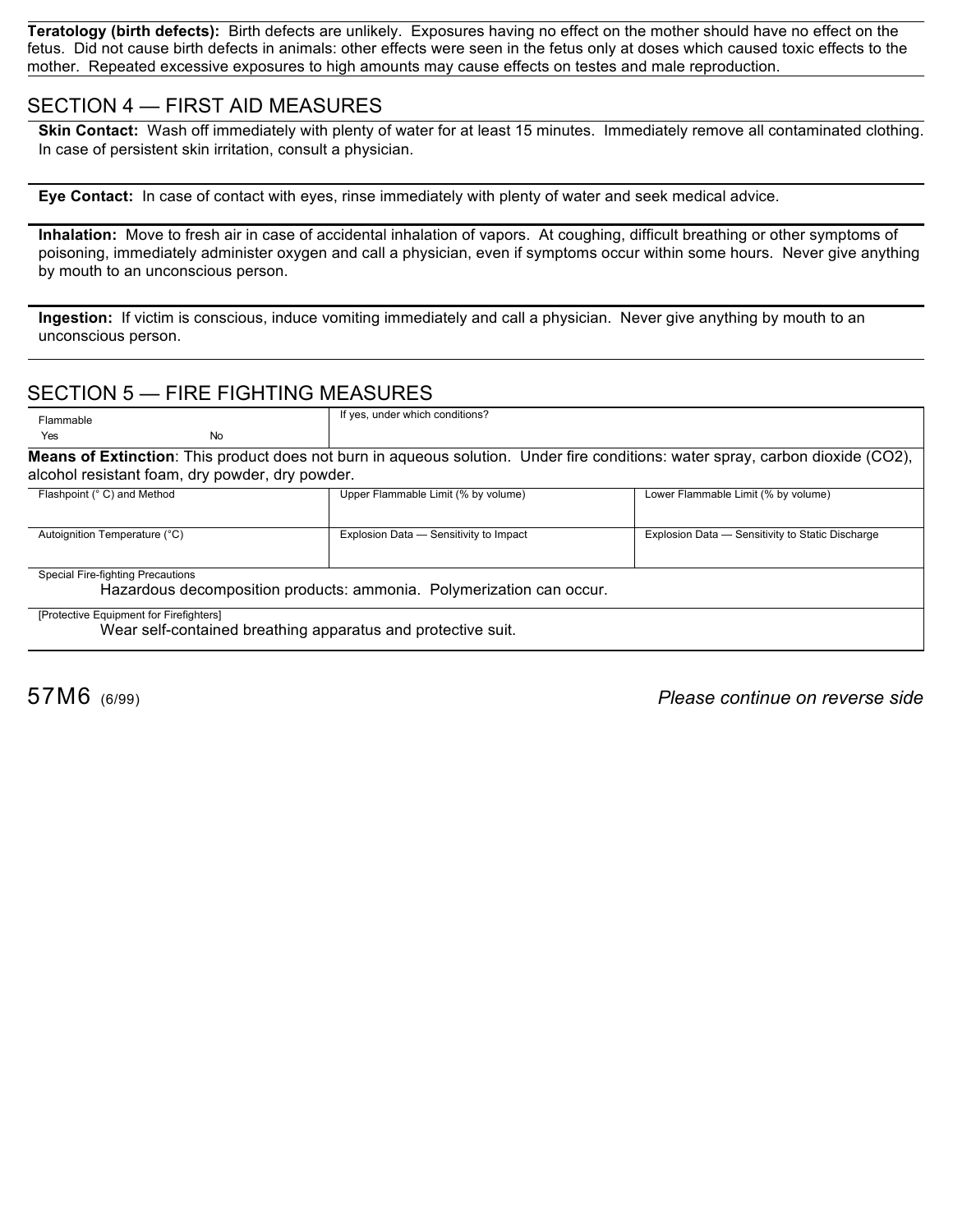*Product Identifier*– <sup>3</sup> –

# SECTION 6 — ACCIDENTAL RELEASE MEASURES

#### Leak and Spill Procedures

**Personal Precautions:** Avoid all contact with the product by ingestion, inhalation or contact with the skin, eyes and clothing. Large amounts: keep people away from and upwind of spill/leak. Wear personal protective equipment.

**Environmental Precautions:** Do not allow material to contaminate surface or ground water. Prevent product from entering drains.

**Methods for Cleaning Up:** Small amounts: soak up with inert absorbent material and collect in a waste container for disposal. Large amounts: do not allow to dry. Dam up. Take up mechanically and collect in suitable container for disposal. The reactivity can be reduced by diluting 1/1 (volume) with water. Clean contaminated surface thoroughly with large amounts of water.

## SECTION 7 - HANDLING AND STORAGE

Handling Procedures and Equipment

During handling operations: Avoid all contact with the product by ingestion, inhalation or contact with the skin, eyes and clothing.

Do not allow to crystallize. Keep at temperatures between 15 and 38 degrees Celsius. To prevent

loss of dissolved oxygen, do not heat, do not use an inert blanket, and do not sparge with an inert gas.

# SECTION 8 — EXPOSURE CONTROL / PERSONAL PROTECTION

| <b>Exposure Limits</b>                                                                                                                                               |                                          |              |                         |          |                 |
|----------------------------------------------------------------------------------------------------------------------------------------------------------------------|------------------------------------------|--------------|-------------------------|----------|-----------------|
|                                                                                                                                                                      | $ACGIH: .03 mg/m3 OSHA: .3 mg/m3 (Skin)$ |              |                         |          | Other (specify) |
| Specific Engineering Controls (such as ventilation, enclosed process)                                                                                                |                                          |              |                         |          |                 |
|                                                                                                                                                                      |                                          |              |                         |          |                 |
| Provide good general and/or local exhaust ventilation to ensure that airborne concentrations remain below the maximum exposure limits.                               |                                          |              |                         |          |                 |
|                                                                                                                                                                      |                                          |              |                         |          |                 |
| Personal Protective Equipment   Gloves                                                                                                                               | $\blacksquare$ Respirator                | $\Delta$ Eye | $\blacksquare$ Footwear | Clothing | $\Box$ Other    |
|                                                                                                                                                                      |                                          |              |                         |          |                 |
| If checked, please specify type<br>Respiratory Protection: In case of insufficient ventilation wear suitable respiratory equipment: organic vapor cartridges provide |                                          |              |                         |          |                 |
| protection from airborne levels up to 2.5 mg/m3. The cartridges must be changed at the beginning of each shift. Full facepiece,                                      |                                          |              |                         |          |                 |
|                                                                                                                                                                      |                                          |              |                         |          |                 |
| positive pressure, supplied air respirators or self-contained breathing apparatus must be used for higher or for unknown                                             |                                          |              |                         |          |                 |
| concentrations or where handling conditions make it desirable. Note that acrylamide exhibits no warning properties at                                                |                                          |              |                         |          |                 |
| concentrations at or below the permissible exposure level.                                                                                                           |                                          |              |                         |          |                 |
| Hand Protection: Impervious gloves in: polyethylene, butyl rubber, nitrile/butadiene rubber, neoprene. Before removing gloves                                        |                                          |              |                         |          |                 |
| clean them with soap and water. Discard gloves which are contaminated on the inside.                                                                                 |                                          |              |                         |          |                 |
| Eye Protection: Protect eyes and face. Wear chemical splash proof goggles or face-shield. Wear a head covering which totally                                         |                                          |              |                         |          |                 |
| protects the head and neck. Provide eyewash fountain in close proximity to points of potential exposure.                                                             |                                          |              |                         |          |                 |
| Skin Protection: Wear complete suit protecting against chemicals. Clean suit must be provided daily. Wear butyl/nitrile or                                           |                                          |              |                         |          |                 |
| neoprene shoes. Remove and wash contaminated clothing before re-use. Provide safety shower in close proximity to points of                                           |                                          |              |                         |          |                 |
| potential exposure.                                                                                                                                                  |                                          |              |                         |          |                 |
| Hygiene Measures: Handle in accordance with good industrial hygiene and safety practice. Food, beverages and tobacco                                                 |                                          |              |                         |          |                 |
| products should not be carried, stored or consumed where this chemical is in use. Shower or bathe at the end of workshift. Store                                     |                                          |              |                         |          |                 |
| street clothes separately from work clothing and protective equipment. Launder work clothing at end of workshift prior to reuse.                                     |                                          |              |                         |          |                 |

Work clothing and shoes must not be taken home.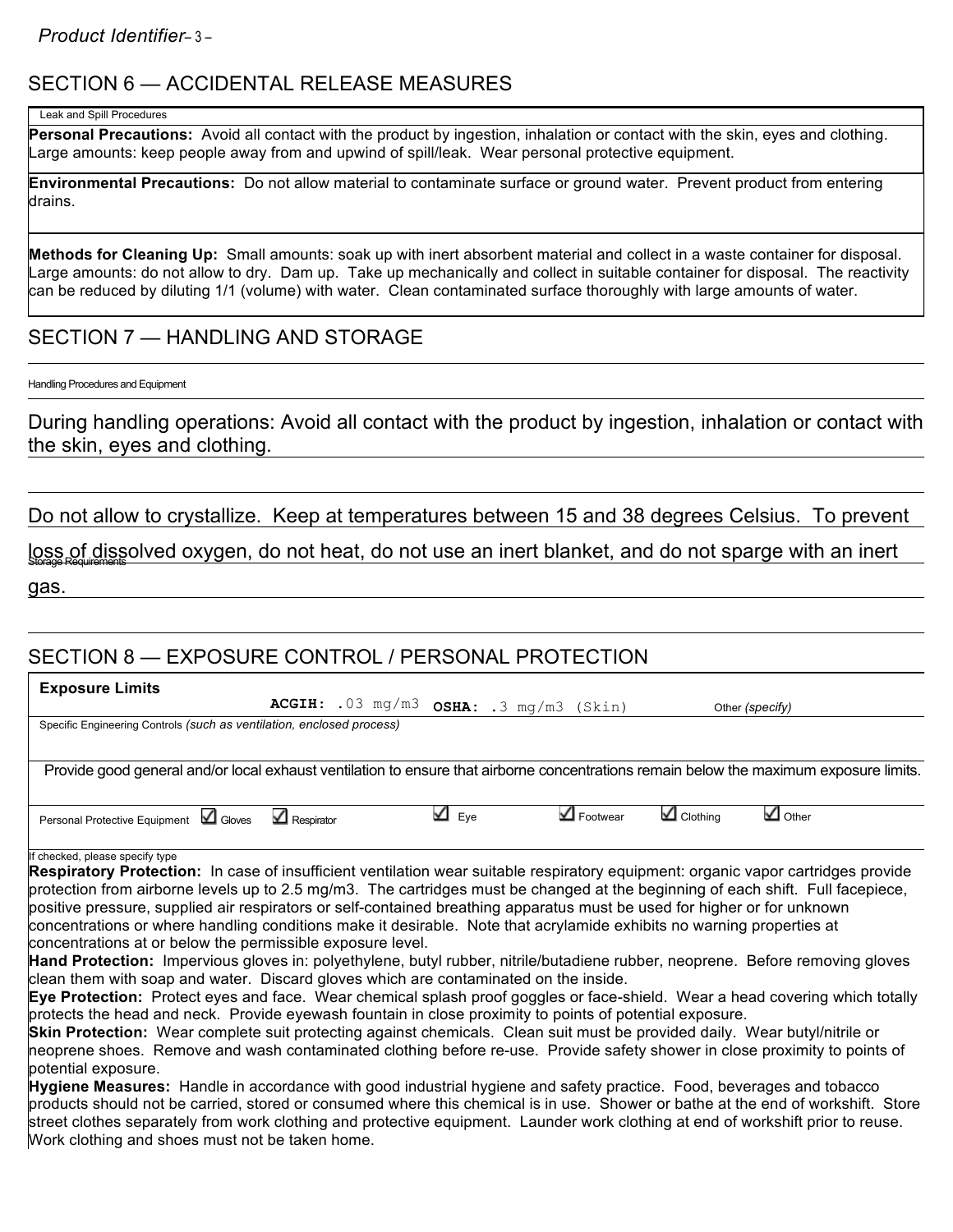# SECTION 9 — PHYSICAL AND CHEMICAL PROPERTIES

| ULU I I U I I U<br>THI OIOI IL I II ID OHLIIHOI IL I TIOT LI ITILO |                                       |                                                  |  |  |
|--------------------------------------------------------------------|---------------------------------------|--------------------------------------------------|--|--|
| <b>Physical State</b>                                              | Odor and Appearance                   | Odor Threshold (ppm)                             |  |  |
| Liquid                                                             | Colorless, Odorless                   |                                                  |  |  |
| <b>Specific Gravity</b>                                            | Vapor Density (air = $1$ )            | Vapor Pressure (mmHg)<br>15.2 (@20 $^{\circ}$ C) |  |  |
| <b>Evaporation Rate</b>                                            | Boiling Point (° C)<br>99-104         | Freezing Point (° C)<br>14-17                    |  |  |
| pH<br>$6.0 - 8.0$                                                  | Coefficient of Water/Oil Distribution | [Solubility in Water]<br>Soluble                 |  |  |

# SECTION 10 — STABILITY AND REACTIVITY

| <b>Chemical Stability</b><br>Yes MINO |     |     | If no, under which conditions?<br>Hazardous polymerization may occur. |
|---------------------------------------|-----|-----|-----------------------------------------------------------------------|
| Incompatibility with Other Substances | Yes | N o | If yes, which ones?                                                   |

**Conditions to Avoid:** Avoid temperatures above 38 degrees Celsius and below freezing point (crystallization). Acids, reducing agents, oxidizing agents, initiators.

**Hazardous Decomposition Products:** Thermal decomposition may produce: ammonia carbon oxides (COx), nitrogen oxides (NOx).

# SECTION 11 — TOXICOLOGICAL INFORMATION

Effects of Acute Exposure

Oral: LD50/oral/rat = 490 (female) & 565 mg/kg (male). Small quantities ingested accidentally during normal industrial handling may have serious health effects. Ingestion of large quantities may result in death.

**Dermal:** LD50/rabbit = 2250 mg/kg. A single prolonged exposure may cause absorption through the skin of harmful quantities of the material. Over-exposure will produce signs and symptoms of neurotoxicity and may induce peripheral neuropathy (lesions of the nerves of the extremities).

**Inhalation:** A brief single inhalation (of a few minutes) of airborne acrylamide should not induce undesirable effects.

Irritancy of Product

**Skin sensitization:** Over-exposure may cause defatting and peeling of the skin. A single, short exposure should not produce significant dermal irritation. Repeated or prolonged exposure may cause slight irritation of the skin.

**Eyes:** Repeated or prolonged exposure may cause slight irritation o the eyes and slight corneal lesions.

**Other Information:** Danger of serious damage to health by prolonged exposure through inhalation, in contact with skin and if swallowed. Harmful in contact with skin and if swallowed. May cause heritable genetic damage. Not mutagenic in AMES Test. May cause cancer. Repeated excessive exposures to high amounts may cause effects on testes and male reproduction.

*Please continue on reverse side*